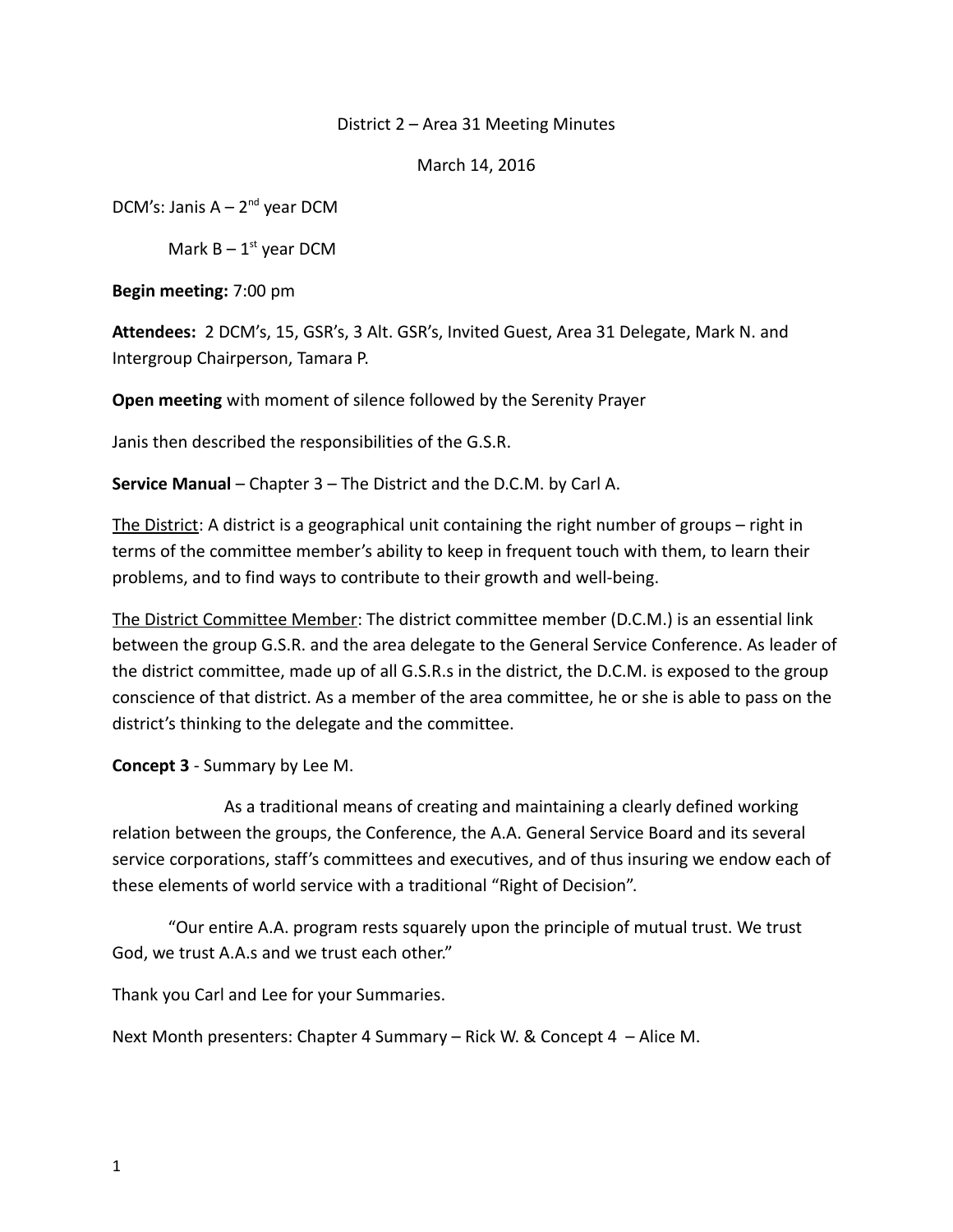# **District 2 Group Topics & Concerns & Follow-Up**

There was a question from one G.S.R. that was brought up for discussion and suggestions. Can people who identify as AlAnon members read at our meetings was the question…..suggestion: look at aa.org for input from the A.A. policies and guidelines for groups. Other's verified that the individuals were not Alcoholics as well as AlAnon members….

# **DCM Report**

There will be no Area 31 meeting in April because of the Spring Assembly which includes a business meeting. The Assembly will be held April  $2^{nd}$ , and  $3^{rd}$  at the Congregational Church in downtown Holyoke (see flyer in last month's minutes for details or go to the Area 31 Website (area31aa.org).

All G.S.R.'s are asked to attend a workshop on Saturday of the Spring Assembly, April 2, 2016, from 9am to 10am…

District 2 is also asked to chair an Alkathon Meeting at this year's Area 31 Round-Up which will be Friday through Sunday, May 20-22, 2016. All who can participate are asked to be at the Alkathon meeting from 9am to 9:55am. The Round-Up will be at the La Quinta Hotel on Chestnut St in Springfield.

Jan also received a request for District 2 members to attend the Tradition Meeting on Wednesday, March 16, 2016. Please be ready to share how Tradition 3 impacts you. Three individuals volunteered to attend.

Jan has asked that we post our meeting minutes on the Area 31 Website monthly. I will send a copy of the minutes to the Webmaster each month so that our minutes will be available for anyone interested in reading them.

NOTE: We cannot include last names or phone numbers in meeting minutes that are posted on the Area 31 Website so if you have included those in your report or in a flyer, they will not be posted online.

**Old Business –** something to think about….do we want to host an Area Workshop??? We could host one ourselves or share with a committee or another District??? Bring back some thoughts next month. This was postponed because of lack of time at tonight's meeting. The topic will be discussed at the next District 2 meeting.

#### **New Business – Next meeting, Monday, April 11, 2016**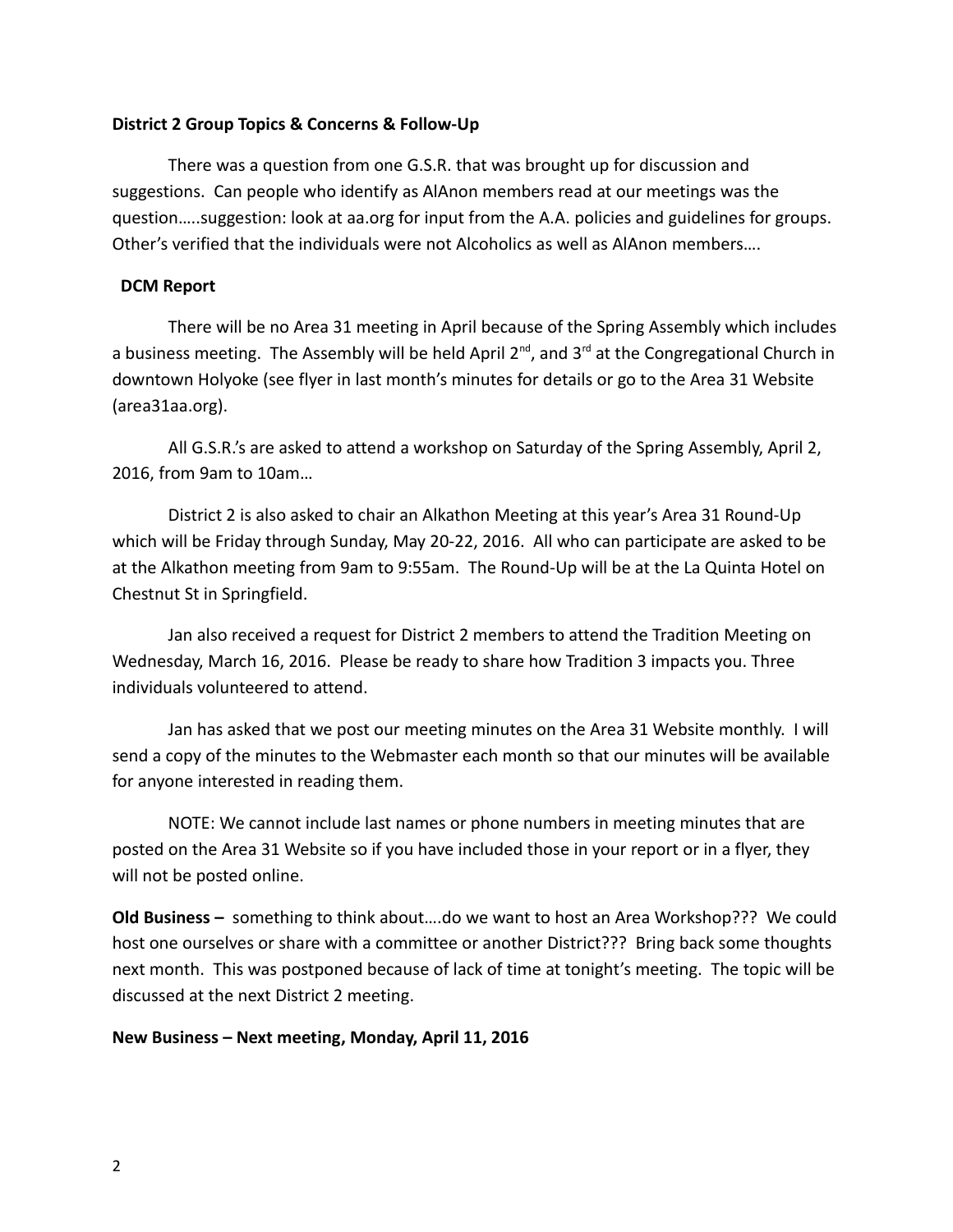# **Area 31 Delegate – Mark N.**

**The Spring Assembly and Mini-Conference** will be held April 2 & 3 2016 (see flyer was included with last month's minutes and is on the Area 31 Website)

The assembly is a method to help our Delegate prepare to represent Area 31 at the New York General Service Conference in April. He told all how he received input on topics from The NERAASA Round tables and looks forward to our input at the Area 31 Assembly.

There are 26 Agenda Items that will be discussed at the G.S.O. Conference and Mark chose 6 topics to ask our help with during the Break-Out sessions on Saturday at the Area Assembly (10am to 12noon). He handed out information for us to look further into the topics we will be discussing at the Assembly.

If you have any questions about the Assembly or the Break-Out sessions, you can e-mail Mark at the Area 31 Website.

Mark reported that there will be an Election for an Alternate Delegate at the Assembly as well. The current Alt. Delegate has to step down for health reasons.

**Intergroup Chairperson**: Tamara P. brought us information about the Intergroup and its activities.

**The other important website for AA's is** <http://www.westernmassaa.org/>

# *Your "Local Link" To Western Mass Alcoholics Anonymous*

This is an updated site and will have more information and changes in the near future such as blogs, stories of members etc.

A new Where & When printing is in process so if your group has any changes please submit them via a change form so they can be included in the new Where & When. There will also be a Where and When in PDF form to download at the Western MA Intergroup site

The Intergroup Committee members sold Literature at NERAASA and has been invited to sell literature at the Round-Up as well.

If your group would like to have the Intergroup Committee members come to your group as an Incoming Informational group, you can contact Tamara P. via e-mail on the Western MA Intergroup site.

Phone coverage is having some minor problems with group members following through to honor their commitment to be available for individuals who call the AA hotline. Please bring back to groups, that we need to be conscientious when we promise to be available.